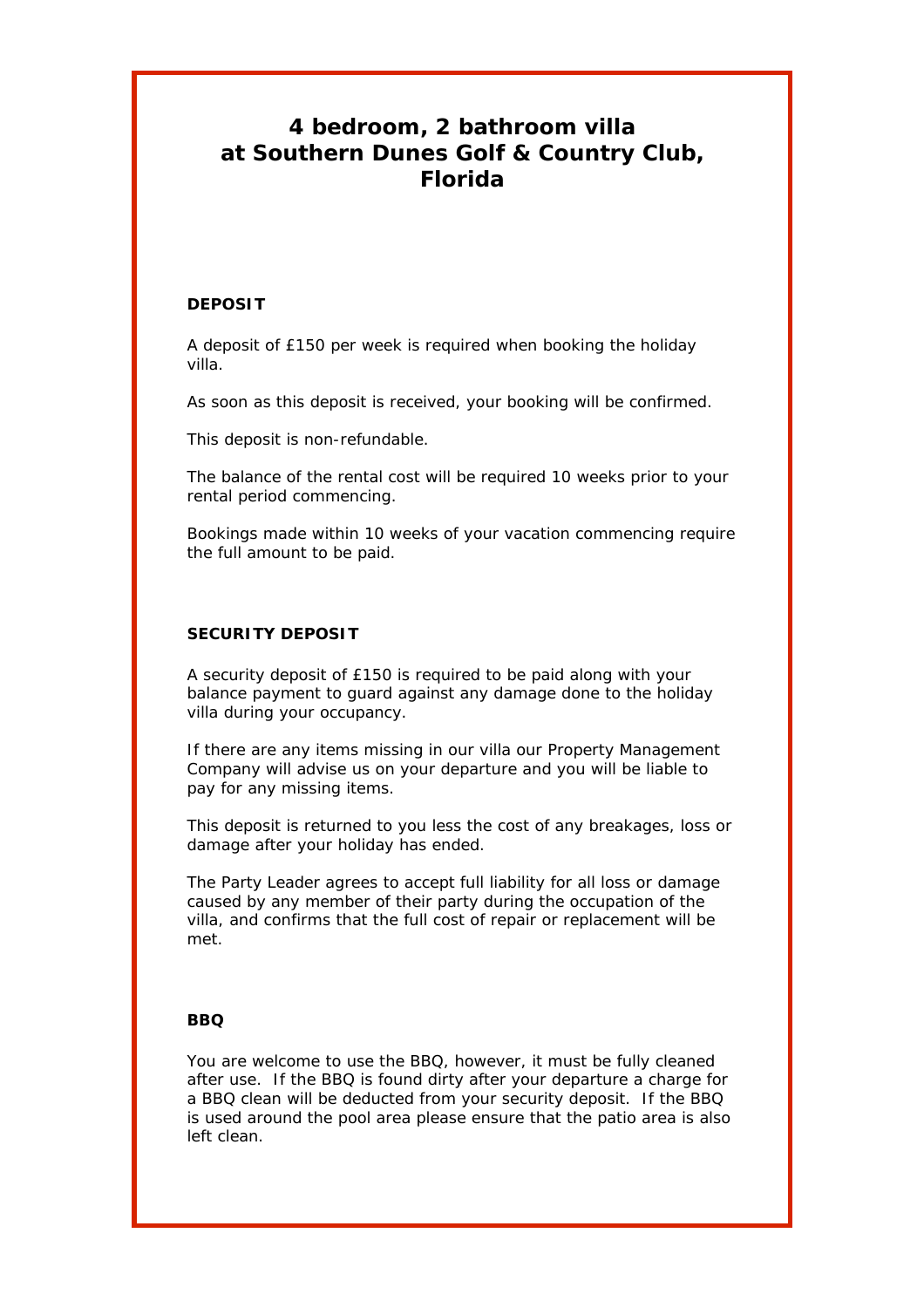## **CANCELLATION**

Should a cancellation be necessary then your deposit will be lost.

Should the cancellation occur after the balance has been paid then the full amount will be lost.

We strongly advise you to take out holiday travel insurance as soon as your booking is confirmed - this should cover any cancellations for reasons beyond your control.

If a client does not pay the balance when it becomes due then we reserve the right to cancel the booking and retain the deposit.

In the event of a cancellation then any security deposit already paid will be returned to the client.

#### **OCCUPANCY**

The holiday villa is usually ready for occupancy from 4.00 pm on the day of arrival, and needs to be vacated promptly by 10.00 am on the day of departure.

If you have a late flight you should consider reserving the villa for an extra night.

Over-occupancy of the villa will not be permitted.

#### **CONDUCT**

Your holiday villa is located on a very nice residential estate where your neighbours are likely to be Florida residents.

We ask that you act in a considerate and courteous manner to your neighbours.

We expect you to have fun but we also request that noise be kept to a minimum during early mornings and late evenings, particularly around the patio and pool.

## **LIABILITY**

In the event of any problems whatsoever the total liability will be limited to the rental amount paid by the client.